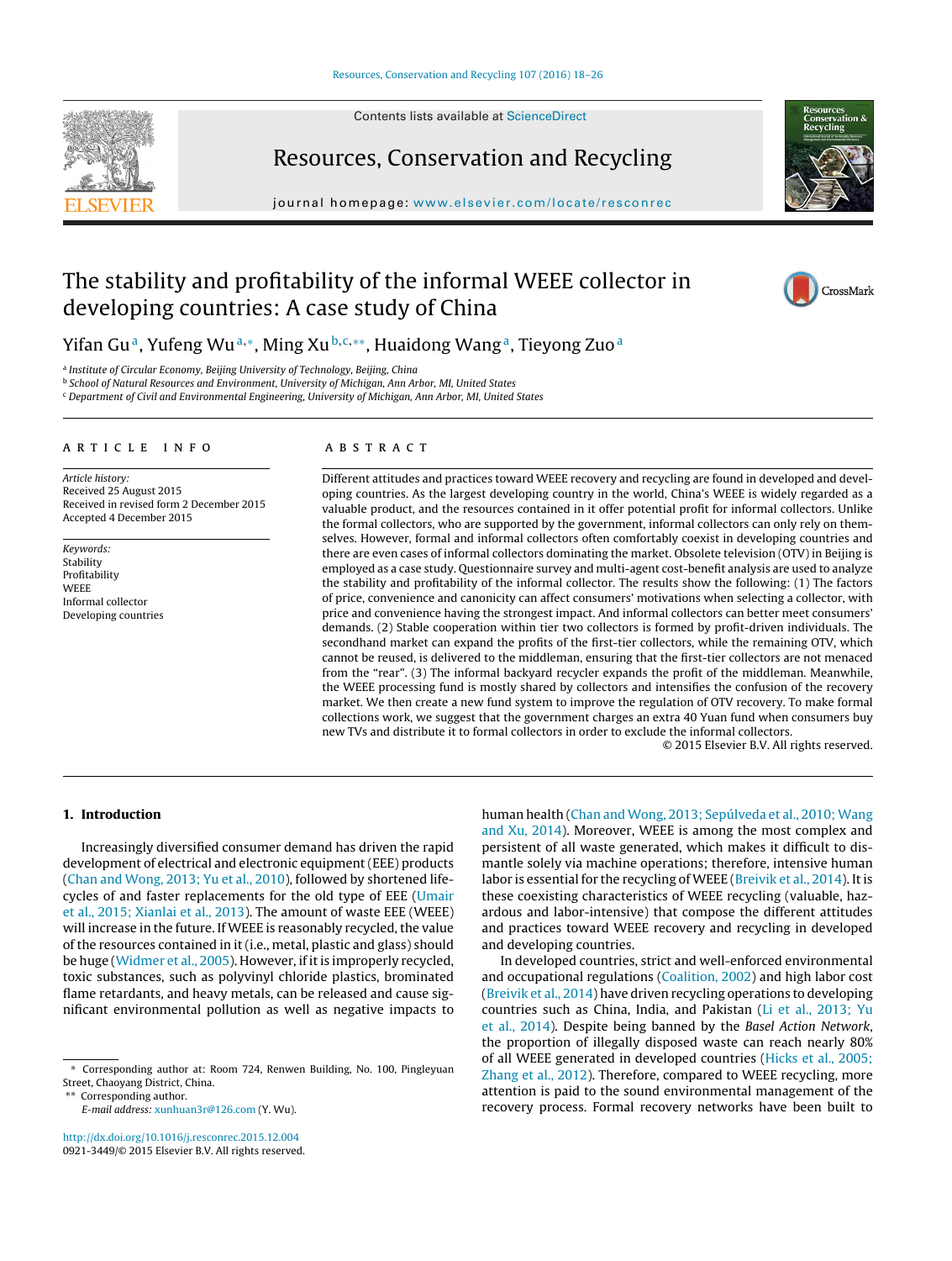prevent the illegal dumping and dismantling of WEEE, especially in the EU [\(European](#page-7-0) [Union,](#page-7-0) [2011,](#page-7-0) [2012\)](#page-7-0) and Japan [\(Aizawa](#page-7-0) et [al.,](#page-7-0) [2008;](#page-7-0) [Ongondo](#page-7-0) et [al.,](#page-7-0) [2011\).](#page-7-0)

In developing countries such as China, although the importance of environmental protection has been expounded on in recent years, the secondary resources extracted from WEEE remain of high interest for collectors and recyclers. And many conditions exist in developing countries that contribute to the income-generating opportunity of recycled materials, such as economic development restrictions and industrial structures dominated by low-end manufacturing, which is based on using nature resources as raw production materials [\(Hicks](#page-8-0) et [al.,](#page-8-0) [2005\).](#page-8-0) Therefore, WEEE is still widely regarded as a valuable product, rather than a burden or responsibility ([Yang](#page-8-0) et [al.,](#page-8-0) [2008\),](#page-8-0) and the resources contained in it also offer a potential profit for informal collectors.

The basic characteristics of identification standards for informal collectors include being small and disadvantaged, having a low profit threshold, a high labor intensity, no registration, no tax, and no social welfare benefits [\(Chi](#page-7-0) et [al.,](#page-7-0) [2011;](#page-7-0) [Ezeah](#page-7-0) et [al.,](#page-7-0) [2013;](#page-7-0) [Wilson](#page-7-0) et [al.,](#page-7-0) [2006\).](#page-7-0) Few specialized skills are needed in recyclables recovery, and recovery has become an important means for informal collectors to make a living [\(Asim](#page-7-0) et [al.,](#page-7-0) [2012;](#page-7-0) [Matter](#page-7-0) et [al.,](#page-7-0) [2013;](#page-7-0) [Wilson](#page-7-0) et [al.,](#page-7-0) [2009\),](#page-7-0) making this "occupation" widespread in Brazil, Peru, India, China and some other developing countries ([Babbitt](#page-7-0) et [al.,](#page-7-0) [2011;](#page-7-0) [Chi](#page-7-0) et [al.,](#page-7-0) [2011;](#page-7-0) [Gutberlet](#page-7-0) [and](#page-7-0) [Baeder,](#page-7-0) [2008;](#page-7-0) [Kahhat](#page-7-0) [and](#page-7-0) [Williams,](#page-7-0) [2009\).](#page-7-0) On the other hand, the informal collectors also have positive side effects related to their roles in the recovery system because they are extremely effective in the collection, reselling and dismantling of electronics ([Williams,](#page-8-0) [2005;](#page-8-0) [Williams](#page-8-0) et [al.,](#page-8-0) [2013\).](#page-8-0) And the informal sector is also an important source of occupation and income. It is estimated that as much as 2% of the population in some developing countries survives by scavenging ([Medina,](#page-8-0) [2000\),](#page-8-0) and as many as 18 million people are engaged in waste recovery in China ([National](#page-8-0) [Development](#page-8-0) [and](#page-8-0) [Reform](#page-8-0) [Commission,](#page-8-0) [2014;](#page-8-0) [China](#page-8-0) [Ministry](#page-8-0) [of](#page-8-0) [Commerce,](#page-8-0) [2014\).](#page-8-0) Thus, the government could not explicitly prohibit it. Some researchers further suggest building an interface organization to connect the informal and formal sectors [\(Williams](#page-8-0) et [al.,](#page-8-0) [2013\).](#page-8-0)

The above literatures have described the role of the informal sector in developing countries. But it is worth recounting that there is a major problem that has not been solved: why does the informal sector thrive well in developing countries. Unlike the formal collectors, who are supported by the government, informal collectors can only rely on themselves. However, formal and informal collectors often comfortably coexist in developing countries such as China, and there are even cases of informal collectors dominating the market. What type of market structure and what profitability, for both types of collectors, reinforce this stability?

# **2. Case study**

Beijing, the capital and one of the most affluent cities in China, is used as a case study to address this issue. The resident population in Beijing exceeded 21 million in 2013, which generated a huge amount of WEEE [\(Beijing](#page-7-0) [Statistical](#page-7-0) [Bureau,](#page-7-0) [2014\).](#page-7-0) According to Liu's research, the number of major household appliances in Beijing will reach 2.31 million units in 2015 ([Liu](#page-8-0) et [al.,](#page-8-0) [2006\).](#page-8-0) Meanwhile, as political center, China's central government, Beijing municipal government and enterprises of the Beijing office are gathered; therefore, there are a large number of appliances being used in offices that will also eventually increase the amount of WEEE. In addition, according to statistics, obsolete televisions (OTV) recycled by the dismantling companies was approximately 38.2 million units in 2013, which accounted for 92.0% of total WEEE formal dismantling amount, and this proportion was 83.2% in 2014 [\(China](#page-7-0) [National](#page-7-0) [Resources](#page-7-0) [Recycling](#page-7-0) [Association,](#page-7-0) [2014–2015\).](#page-7-0) That means OTV is the main catalog of WEEE in China. Therefore OTV is employed as the case study in the paper.

Beijing has the most comprehensive reverse logistics system in China, characterized by an intertwined system of formal and informal collectors, which represents the dominant direction of the WEEE collection process. The collectors can be divided into four categories: peddler, collection station, distributor, and middleman. The first three are directly connected to the consumer and belong to the first-tier of collectors. The middleman, or the second-tier collector, is who gathers the WEEE recovered by the first-tier collector and transports it to the recyclers (including the dismantling company and the backyard recycler). The characteristics of the four types of collector are described as follows.

The peddler exhibits strong cohesion as a family unit. The man often goes door-to-door and transports the WEEE by tricycle, while the woman maintains a fixed stall in the residential community for consumers consulting recovery prices. There are no fixed costs for the peddler, and peddling activities are flexible enough to escape the supervisory and regulatory framework, which makes peddlers the primary type of informal collector in China.

The collection station is jointly set up by the government and the main collection companies and is leased to the collector at a low price. The collection station is supervised by several departments, including the commercial bureau, the traffic management bureau, and the municipal commission, and is required to pay taxes and administrative fees [\(Beijing](#page-7-0) [Municipal](#page-7-0) [Commission](#page-7-0) [of](#page-7-0) [Commerce,](#page-7-0) [2006\).](#page-7-0) Moreover, the van is their main means of transportation because the tricycle is banned by the government. Therefore, the collection station should be included as a formal collector.

The distributor uses an existing sales network to recover EEE by means of the "old for new" trade model organized by the government or a volunteer company. China's government implemented this model from 2009 to 2011, and trading in one of the major household appliances listed in the program reduces the new EEE price by 10% ([Chung](#page-7-0) [and](#page-7-0) [Zhang,](#page-7-0) [2011\).](#page-7-0) The program was deemed such a success that distributors became the major collectors of WEEE during this period. However, government stopped funding the program in 2012, because it would cause a huge financial deficit. The "old for new" trade model now exists only through volunteer companies. Distributor recovery is interrelated with EEE sales and is thus closely monitored by the government; therefore, distributor belongs to the formal collector.

The middleman can be divided into the main collection companies and the self-employed. The former were state-run material recovery companies before the early 1980s ([Wilson](#page-8-0) et [al.,](#page-8-0) [2009\).](#page-8-0) After the Reform and Opening-up Policy, all of these companies shifted to privately owned ones under market principals [\(Zhang](#page-8-0) [and](#page-8-0) [Wen,](#page-8-0) [2014\).](#page-8-0) There are currently 22 main collection companies dispersed in each district of Beijing, each of which is closely monitored by the commercial bureau and therefore belongs to the formal collector category. However, according to our survey, WEEE recovery is not typically included in the main collection companies' business in Beijing, which is probably because self-employed middlemen squeeze them out of the market. Although some of the self-employed middlemen could obtain a business license, violations are still prevalent such as the unauthorized replacing or dismantling of valuable components ([Zhang](#page-8-0) et [al.,](#page-8-0) [2012\)](#page-8-0) or secretly sending WEEE to a backyard recycler which is the main source of pollution in recycling [\(Chi](#page-7-0) et [al.,](#page-7-0) [2011;](#page-7-0) [Williams](#page-7-0) et [al.,](#page-7-0) [2008\).](#page-7-0) Therefore, the middleman should be included as an informal collector.

Recovery is an intermediate link in the obsolete-disposal chain; its raw material is derived from consumers. Whether consumers submit WEEE and which collector they choose are directly related to the structure of the recovery market, while the recyclers and the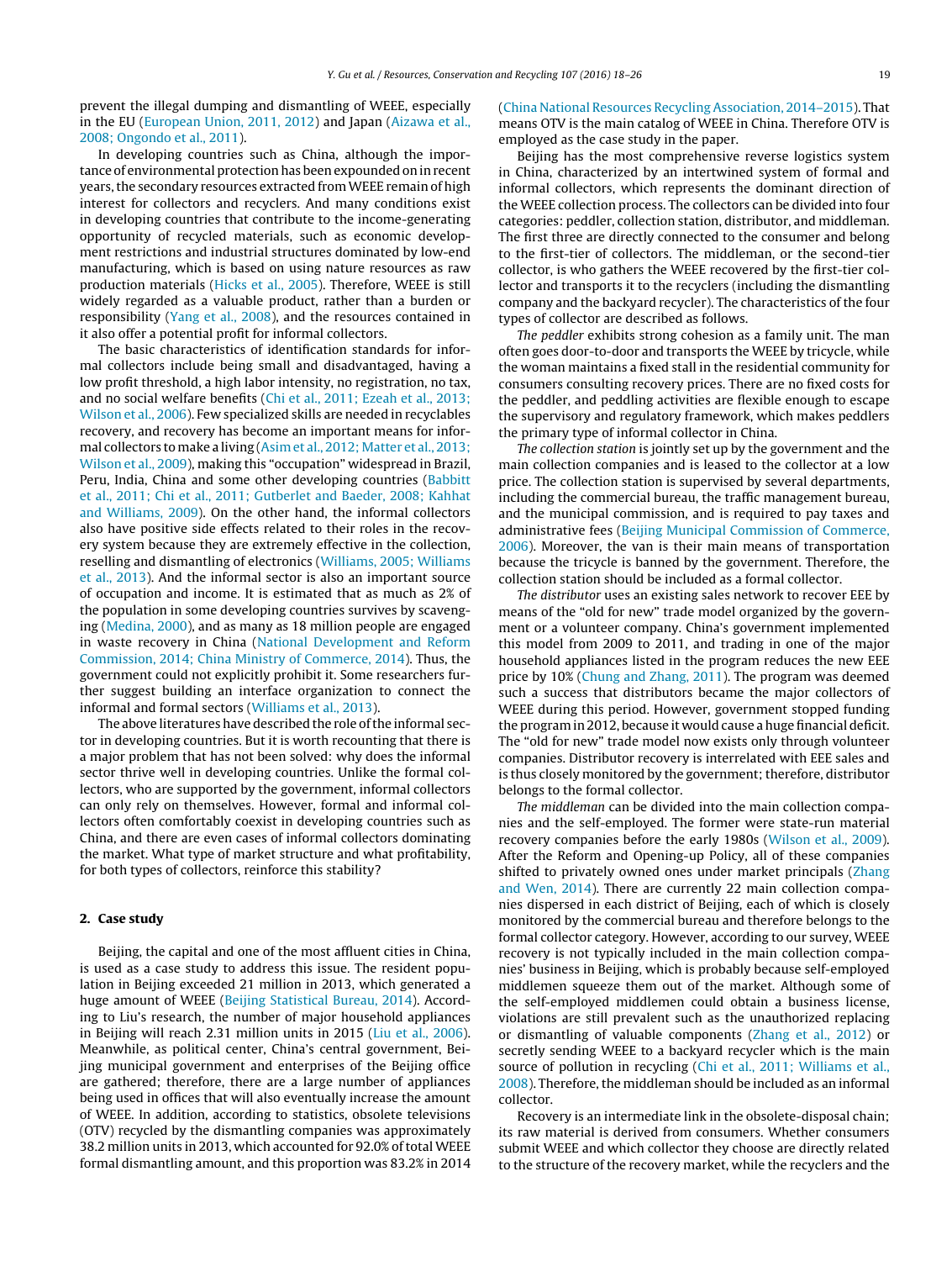<span id="page-2-0"></span>

**Fig. 1.** The corresponding relationship between the survey content and the problems to be solved.

secondhand market, connecting with collectors downstream, are the main profit sources.

The four types of collectors, the consumer, and the secondhand market have to be evaluated as follows to address the issue raised in section 1: (1) whether the services provided by the first-tier collector suit the motivations of the consumer determines the consumer's choice of collector when submitting WEEE. The matching degree should be analyzed to explain the reason why waste recovery can operate under market principals and why the informal collector can thrive in China.(2) The stable cooperation among tier two collectors should be analyzed to discover the main source of profits for the first-tier collectors. (3) The game between the middleman and the recycler should be analyzed to explain why the formal and informal collectors can comfortably coexist in developing countries. (4) A new policy option should be proposed to remove informal collectors relying on the profitability of all the collectors.

# **3. Methodology**

# 3.1. Questionnaire survey

Due to the significant differences between the objects in the survey, the corresponding survey methods and contents are designed according to their characteristics. The detailed questionnaire survey is shown in the [Supporting](#page-7-0) [information.](#page-7-0) However, the middlemen and backyard recyclers were reluctant to participate in the survey. That is because per unit profit of them is low but the quantity of recovered waste is high. In another words, there is a keen competition between them. Therefore, they are afraid to reveal the true recovery price even if they will get a certain fee for the survey. Therefore, we can only use the secondary data collected from the dismantling companies to approximately replace firsthand data on middlemen and backyard recyclers. Six objects, which are shown in Fig. 1, are employed to collect the price of the WEEE and the status quo of its reverse logistics system.

# 3.1.1. Survey on the consumers

Online survey [\(http://www.sojump.com](http://www.sojump.com/)) is used to obtain the motivations behind consumers selecting collectors, and 30 random households were selected as a sample in Aug. 2014. The test results show that the price, convenience and canonicity (canonicity means whether the collector is formal, because the informal collector may have bad credit history and may even rob the consumer) that a collector could provide are the main influencing factors, which is similar to Chung's results from the study of Hong Kong [\(Chung](#page-7-0) et [al.,](#page-7-0) [2011\).](#page-7-0) Therefore, the author designed the questionnaire, and 619 households were selected randomly with OTV to be submitted for collection was selected to participate in an online survey from December 2014 to January 2015. And 500 valid questionnaires were received. Beyond the basic questions such as income and age, four questions were designed, which is shown in the [Supporting](#page-7-0) [information.](#page-7-0) The first question is the same as the test above, and the three main factors are given as answer options. The second question asks about the size of the OTV and the corresponding minimum acceptable price the consumer is willing to accept. The third question asks which type of collector will be selected to submit your WEEE to, and six alternatives (distributor, peddler, collection station, hibernation, donation and discard) are given as answer options on the basis of the status quo in China. The private repairer and the moving company are included in the peddler option because the choice of a downstream collector is not under government supervision and is very similar to the peddler. The final question is a simulation hypothesis: if the price of the OTV increased by 10 percent (such as 13 RMB Yuan, 1 US dollar ≈6.365 RMB Yuan) would you retire the TV earlier?

## 3.1.2. Survey on peddlers and collection stations

Due to the similar scope of business, the same questionnaire was designed to obtain the material flow of the obsolete EEE, which is shown in [Supporting](#page-7-0) [information.](#page-7-0) One is the average price of each OTV size and the other is the downstream stakeholders and the corresponding proportion. Students from Beijing University of Technology were employed to implement the field survey in different residential areas from July to August in 2014. The survey received a total of 93 valid respondents, including 53 peddlers and 40 collection stations.

#### 3.1.3. Survey on secondhand markets

Three big markets, namely Zhongshang Hezhong Flea Market, West Fifth Ring Flea Market and the Meidu Likang flea market were surveyed to get the retail price of each size of OTV.

# 3.1.4. Survey on dismantling companies

Three business executives from GEM High-Tech Co., Ltd., Xiangyu Renewable resources Technology Co., Ltd., and Huaxin Green Spring Co., Ltd. were interviewed respectively in July and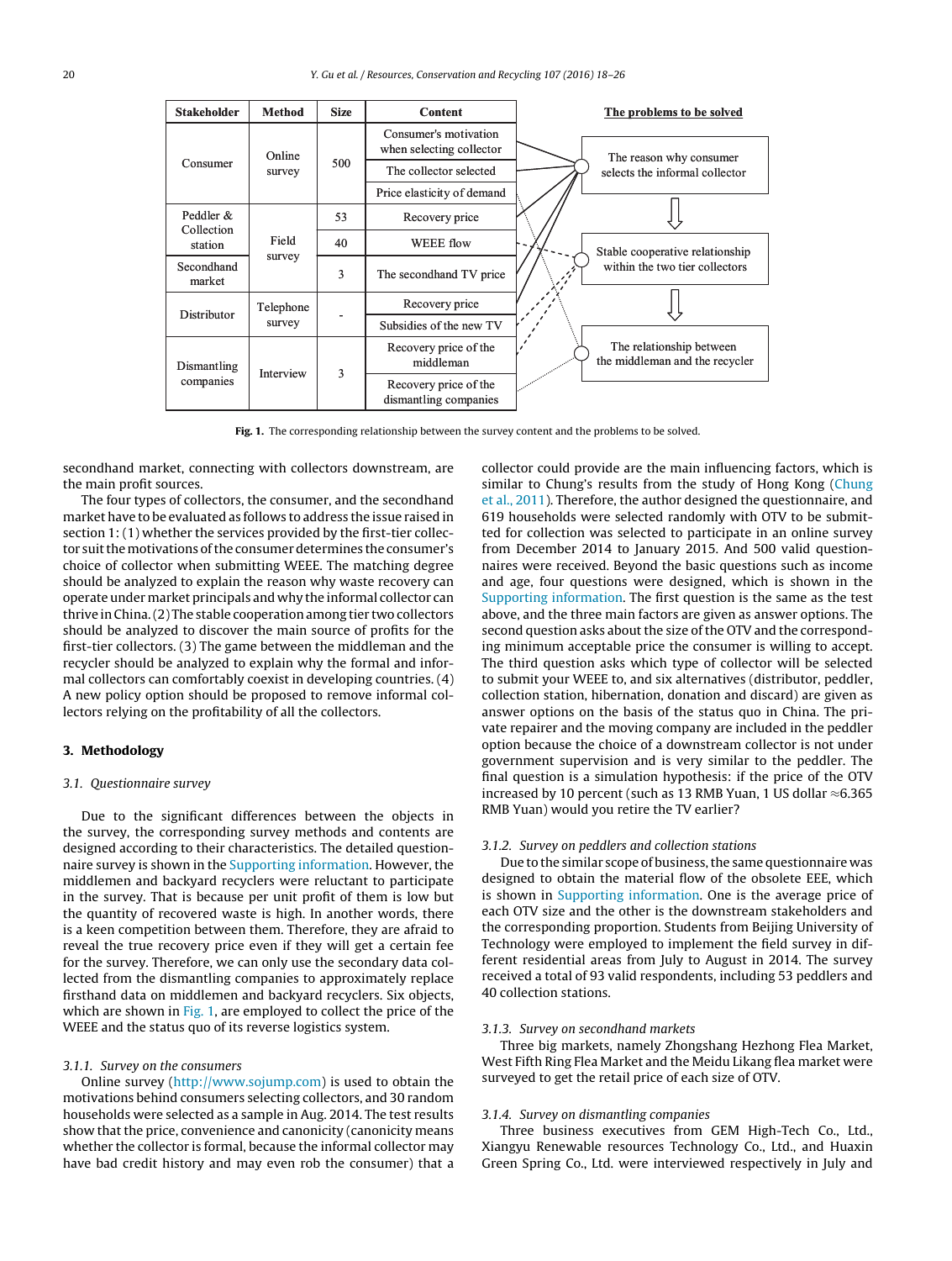<span id="page-3-0"></span>

**Fig. 2.** Multi-agent cost-benefit analysis.



**Fig. 3.** The gap between the recovery prices with the consumer's minimum acceptable price.

October 2014, and January 2015 and their recovery prices and the main problems which may existin the OTV recovered from middlemen were obtained. In addition, the secondary data of the recovery price of the middlemen and the backyard recyclers were also provided by the dismantling companies.

# 3.2. Multi-agent cost-benefit analysis

A cost-benefit analysis is an important technique for calculating and comparing the costs and benefits of a project, decision or government policy. As shown in Fig. 2, the consumer, first-tier collector, second-tier collector, and dismantling company are sequentially located in one industrial chain, which means the benefit to the upstream stakeholder is an important part of the cost to the downstream one. A multi-agent cost-benefit analysis method consisting of three steps is designed to calculate the profit of each collector. (1) The first step is determining the possible trading process in the reverse logistics system. (2) The second step is determining the scope of the cost and benefit to each collector. The cost should at least include the price of the OTV and other expenses necessary to guarantee a smooth progress of recovery, such as a transit fee, storage charge, tax, and staff costs. The benefit should include the resale revenue and any additional revenue. (3) The third step is calculating the profit margin using the formula  $P = \sum B - \sum C$ , where P is the profit, B is the benefit, and C is the cost.

# **4. Results and discussion**

### 4.1. The reason why the consumer selects the informal collector

# 4.1.1. The reasons for the formation of the recovery market

The necessary condition for the formation of a traditional market is that the price set by the distributor must be higher than the consumer's minimum acceptable price. As shown in Fig. 3, the recovery prices of collection stations and peddlers are very similar. Also, they are both lower than that of the distributors. In addition, only the price of the "distributor recovery with subsidies" (including the price that the distributor gives to consumer for recovering WEEE and the subsidies given by the government reducing the new EEE price by 10%) is higher than the consumer's minimum acceptable price. Otherwise, consumers prefer storing and waiting for a higher recovery price to submit their OTV. A total of 12% of the respondents in the survey choose hibernation, although the proportion was previously much higher according to Yang's survey [\(Yang](#page-8-0) et [al.,](#page-8-0) [2008\).](#page-8-0)

However, as is shown in Fig. 4, over half of the OTV in Beijing are recovered by collection stations and peddlers. This means a great difference exists between the recovery market and the traditional market. Service is also an important factor in a consumer's decision-making. Additionally, the consumer becomes the seller in the recovery market. According to the loss aversion theory, the endowment effect will lead the consumer to raise the expected price ([Kahneman](#page-8-0) [and](#page-8-0) [Amos,](#page-8-0) [1984\).](#page-8-0) However, when compared with income and the sales price of the new TV, the recovery price is much lower. Residents are not sensitive to OTV recovery price changes and will thus typically easily accept it.

# 4.1.2. The collector's ability to match the demand of the consumer (1) The motivation when the consumer selects a collector

As mentioned in Section [3.1,](#page-2-0) price, convenience and canonicity are the main factors influencing consumers' motivations when consumer selects a collector. In particular, among all of the respondents, 43.2% of them chose the price as decisive factor, 39.0% chose the convenience, and only 17.8% chose the canonicity. It can clearly be seen that collectors who provide higher prices and more convenient service are favored by consumers.

In order to verify whether the consumer's motivation will change along with economic development, the survey results are divided into three parts on the basis of consumer income. The lowincome group is defined as those people whose monthly family income is lower than 8000 RMB Yuan (about \$1290 USD), which accounts for 34% of the results. If the monthly family income was



**Fig. 4.** Material flow of WEEE reverse logistics in Beijing.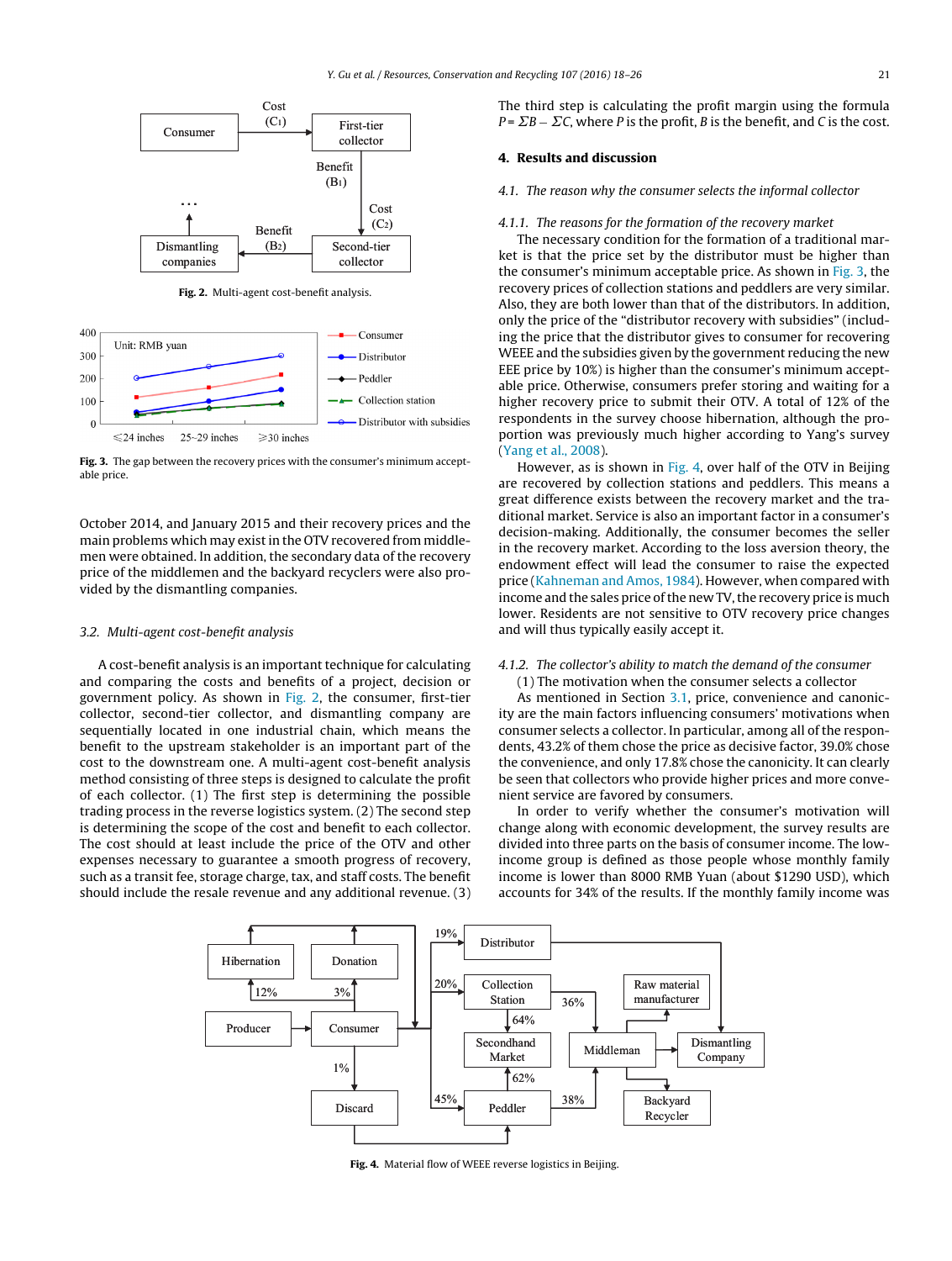

**Fig. 5.** The selected collector of each income group.

over 12,000 RMB Yuan (about \$1934 USD), they were classified into the high-income group, which accounts for 32% of the study. If the monthly family income falls between these limits, then they are considered to be in the middle-income group. As shown in Fig. 5, changes in consumers selecting a collector to submit their OTV do not really differ among the different income groups, and the extreme deviations in the fluctuation are less than 10%. In particular, the peddler is consumer's highest frequency choice for each income group, and the extreme deviation is only 2.7%. Thus, if the existing regulation policy does not shift, the preferences of the consumer will not change along with movement on the income ladder, which means that price and convenience will continue to dominate the consumer's motivations in the future.

(2) Comparative analysis of the services provided by the collector

The price factor. As shown in [Supporting](#page-7-0) [information,](#page-7-0) the recovery price of the distributor is the highest (when compared with other first-tier collectors), and the subsidy on the new TV is equivalent to a raise in the recovery price. However, this model is based on the premise that the consumer has to purchase a specific TV. Moreover, as the government has stopped the program, this model is not suitable for each brand and type of TV, which limits its scope of application. If the consumer does not fit the requirements for the "old for new" program, the peddler or the collection station is their only choice. Although both the peddler and the collection station have similar scopes of business, the peddler is more flexible in terms of bargaining and the recovery price is relatively higher, which may be attributed to two reasons: first, peddlers do not have to pay staff salaries, store rents, taxes, or transportation costs. Second, there is no principal-agent relationship or complex profits distribution for the peddler.

The convenience factor. The distributor often recovers the OTV when delivering new TVs. Distributors require that the consumer book their delivery/recovery time in advance, and having a long waiting time is typical; for example, the distributor can only promise to recover the OTV within 24 h downtown or within a week in rural areas. However, the OTV can be recovered by a peddler or a collecting station at almost any time. Compared with the collecting station, peddlers can provide more convenient services. The combination of moving and fixed recovery options dramatically reduces the search cost for consumers. Furthermore, peddlers can cover all of the communities in Beijing, which cannot be achieved by a collection station because the infrastructure cost of building a collection station is approximately 40,000 RMB Yuan [\(Wei,](#page-8-0) [2014;](#page-8-0) [Adama,](#page-8-0) [2012\).](#page-8-0)

The canonicity factor. The distributor is closely monitored by the government and can directly connect the consumer to a formal dismantling business; therefore, the canonicity factor of the distributor is optimal. Although the collection station is also a formal collector, it operates under a contract system that empowers it to choose the downstream collector. The informal middleman is likely to be their downstream choice, thus compromising their canonicity advantage. The peddler, however, is not controlled by the

government and may cooperate with backyard recyclers, which results in the worst canonicity score of all of the collector choices. Moreover, there is a potential risk of burglary owing to the liquidity of a peddler, which also may affect a consumer's choice.

(3) Analysis of the recovery market structure

The consumer's motivation compared with the collector's services is summarized in [Table](#page-5-0) 1. The distributor is the consumer's first choice, owing to its very high recovery price. However, the scope of its application is narrow. The remaining market share is dominated by peddlers, with 45% of the OTV being submitted to them for a higher price and more convenience. Finally, 20% of the market share goes to the collection station, as it can provide for those consumers who prioritize canonicity.

#### 4.2. The stable cooperation within the two tier collectors

Unlike the diversity demand of the consumer, profitability is the only goal of the collector. If there is no policy intervention, the recovery price of the downstream stakeholder will determine the material flow of the OTV. Excepting the distributor who delivers the OTV to a dismantling company, there are diverse downstream collectors from which first-tier collectors can choose. As shown in [Fig.](#page-3-0) 4, 62% of the OTV are delivered to the secondhand market by peddlers, while the remaining 38%, which is of poor quality and cannot be reused, are delivered to the middleman. A similar situation also applies to the collection station.

# 4.2.1. Secondhand market: expanding the profits of the first-tier collectors

A TV has both resource-value and use-value. The use-value is much higher than the resource-value, for example the sales price of a new TV is much higher than that of an OTV which has basically lost its use-value. The secondhand market can restore the use-value and effectively raise OTV prices by replacing damaged parts or refurbishing their appearances. Meanwhile, the prices of second-hand products are much lower than that of new ones, and the low income groups are also willing to buy them [\(Williams](#page-8-0) et [al.,](#page-8-0) [2013\).](#page-8-0) Although the sellers surveyed in the three secondhand markets were reluctant to tell researchers the exact recovery price of an OTV, the OTV resale price is marked up by more than triple the recovery price of a peddler or a collection station, which provides adequate profit margins for the first-tier collectors. On the other hand, the first-tier collectors provide an adequate OTV supply to the secondhand market, which reduces search costs and expands seller's choices. Thus, a mutually beneficial partnership is formed between first-tier collectors and secondhand market sellers.

# 4.2.2. Middleman: stable downstream demand of the first-tier collectors

Considering the high standard unit transportation costs and the restrictions in terms of conveyance, the transportation radius is small for peddlers and collection stations, and only a handful of first-tier collectors can directly deliver the OTV to a recycler. However, a middleman can establish a link between the first-tier collectors and recyclers, solving the problem of transport costs and radius and ensuring that first-tier collectors are not menaced from the "rear".

#### 4.3. The relationship between the middleman and the recycler

#### 4.3.1. Backyard recycler: expanding the profit of the middleman

In terms of the national layout, it is easy for formal dismantling companies to create regional monopolies. However, they are not the only choice of middleman. The competition from informal backyard recyclers limits the monopoly power of the dismantling companies, thereby increasing the middleman's bargaining power.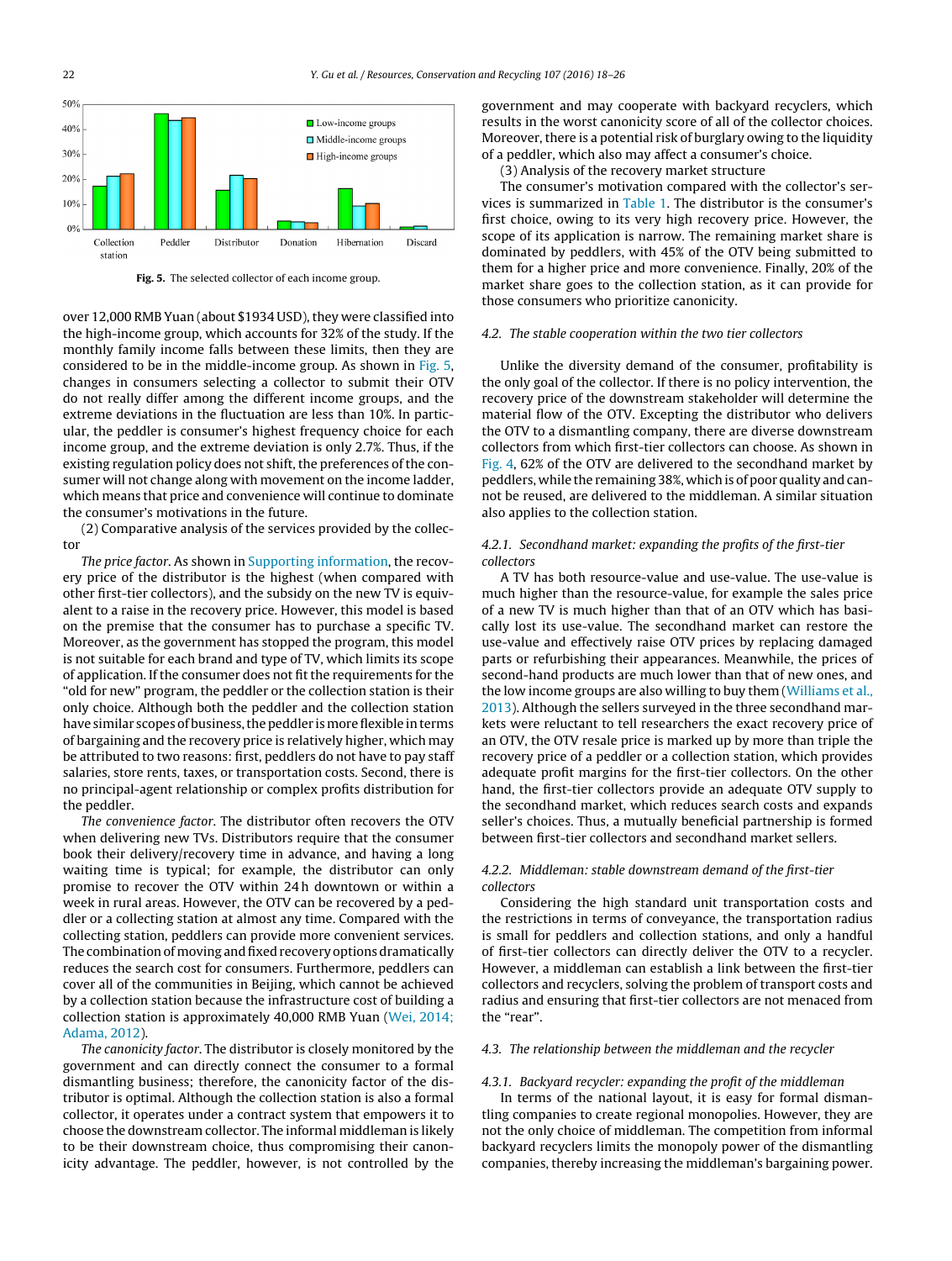#### <span id="page-5-0"></span>**Table 1**

The collector's ability to meet the demand of the consumer.

| Stakeholder                                                              | Consumer                                        | Peddler                       | Collection station                                                         | Distributor                                                                 |
|--------------------------------------------------------------------------|-------------------------------------------------|-------------------------------|----------------------------------------------------------------------------|-----------------------------------------------------------------------------|
| Price<br>Convenience<br>Canonicity<br>Scope of application (requirement) | High<br>High<br>Low<br>$\overline{\phantom{a}}$ | Middle<br>High<br>Low<br>High | Low<br>Middle<br>Middle<br>Middle (locate in the<br>corresponding resident | Very high<br>Low<br>High<br>Low (match the requirement of<br>"old for new") |
| Market share                                                             | $\overline{\phantom{0}}$                        | Dominate                      | community)<br>A few                                                        | First choice                                                                |

Additionally, the survey results show that a few valuable components inside the delivered OTV are often missing or substituted for cheaper ones. This may be because China's government only regulates the minimum standards of the total weight and basic components of the dismantled OTV, which are needed to obtain the fund subsidies; it does not, however, require the content and proportion of high value components such as the deflection coil, degaussing coil, or power supply wire [\(Ministry](#page-8-0) [of](#page-8-0) [Environmental](#page-8-0) [Protection](#page-8-0) [of](#page-8-0) [China,](#page-8-0) [2014\).](#page-8-0) This loophole in the law is heavily used by the middlemen. Some of the OTV were first transported to a raw material manufacturer for substitution of high value components and then delivered, defective, to a formal dismantling company to improve the profit margins of the middleman.

# 4.3.2. WEEE processing fund: intensifying the confusion of the recovery market

China implemented the "waste electrical and electronic products processing fund" in 2012: 13 Yuan per TV is collected from the producer and is used to subsidize the formal dismantling companies 85 Yuan per TV, which is approximately 4.5 times higher than the fund collected ([Yu](#page-8-0) et [al.,](#page-8-0) [2014\).](#page-8-0) However, this fund is not completely used by the dismantling company, and is mostly shared with the WEEE collector.

It can be seen from the recovery price of the dismantling enterprises, for example, that the price of a 21-inch OTV was less than 20 Yuan in 2011 and was nearly 80 Yuan in 2014, an increase of as much as triple the originally measured price. This increase is attributed to the serious overcapacity of the dismantling companies. China's WEEE dismantling capacity is more than 100 million units, but actual dismantling occurred at less than 50 million units in 2013 [\(China](#page-7-0) [Household](#page-7-0) [Electric](#page-7-0) [Appliance](#page-7-0) [Research](#page-7-0) [Institute,](#page-7-0) [2014\).](#page-7-0) Formal dismantling companies urgently need a stable supply of WEEE, and the only way to solve this problem is to increase the recovery price of WEEE. Thus, the fund is shared with middlemen who are also willing to buy the OTV from first-tier collectors at a higher price.

Furthermore, the recovery price of the first-tier collector has not significantly risen in recent years, which means that the fund did not trickle down to consumers but was primarily distributed through the recovery process. This is because raising the collection price does not significantly increase the total amount of OTV. It can be seen from the research results that if the price of the OTV increases by 10%, only 0.8% of the respondents will choose to retire the TV earlier than they would have otherwise. Although the collection price is a major factor influencing the consumer in selecting a collector when replacing an OTV, it cannot accelerate the retirement of an in-use TV. This may be due to the major gap between the collection price of the OTV and the sales price of a new TV. Regardless, although consumers may choose temporary hibernation or donation, the OTV will eventually enter the recovery market. This means that consumers have rigid requirements for submitting an OTV and that there is no reason for the collectors to raise the recovery price in the long run. The fund is mostly shared with WEEE collectors, which enhances their profitability. As a result, more informal collectors are willing to enter the recovery and recycling industry, intensifying the chaos in the recovery market.

# 4.4. Cost-benefit analysis of collectors

#### 4.4.1. Cost and benefit of collectors

The cost of the collector includes the recovery cost, staff salary, transit fee, store rents and taxes, which is shown in Table 2 (details in [Supporting](#page-7-0) [information\).](#page-7-0)

The benefits from the secondhand market and the downstream collector are both discussed in Section [4.1.2](#page-3-0) and are shown in [Fig.](#page-6-0) 6. The middleman also has other benefits, and the survey results show that 5% of the OTV have their copper substituted for a cheaper metal. For example, the polarization coil and the wire inside the OTV are made of copper; some middlemen replace them with aluminum wires which are much cheaper. Then they sell the substituted OTV to recyclers at the regular price (because these wires are inside OTV and difficult to identify), and sell the copper to raw material manufacturers for other benefits. A 21-inch OTV is taken as an example: the weight of the OTV is 22 kg/unit ([Ministry](#page-8-0) [of](#page-8-0) [Environmental](#page-8-0) [Protection](#page-8-0) [of](#page-8-0) [China,](#page-8-0) [2015\),](#page-8-0) and 8 wt% is copper ([Dodbiba](#page-7-0) et [al.,](#page-7-0) [2008\).](#page-7-0) As is shown in [Fig.](#page-6-0) 6, if the copper is replaced with a cheaper metal, the profit could reach up to 30 Yuan/unit.

#### 4.4.2. The profitability of the collector

The average profitability of the collector is shown in Table 2. The peddler's profitability is significantly higher than the other three collectors, which further intensifies the price advantage and allows more room for price negotiations with consumers. There is

#### **Table 2**

The average profitability of collectors (a. the figure before the "+" is the transit fee to bring the OTV from the upstream stakeholder, while the figure after the "+" is the transit fee for transporting the OTV to the downstream stakeholder).

| Stakeholders          |                       | Scope of the cost (Yuan) |                 |                                     |                   | Scope of the benefit (Yuan) |                                          |                                             | Profitability            |                 |
|-----------------------|-----------------------|--------------------------|-----------------|-------------------------------------|-------------------|-----------------------------|------------------------------------------|---------------------------------------------|--------------------------|-----------------|
|                       |                       | Recovery<br>cost         | Staff<br>salary | Transit<br>fee <sup>a</sup>         | Store<br>rent     | Tax                         | Benefit from the<br>secondhand<br>market | Benefit from the<br>downstream<br>collector | Other<br>benefit         | per unit (Yuan) |
| Formal<br>collector   | Collection<br>station | 36.8                     | 14.9            | $0 + 4$                             | 2                 | 0.5                         | 75                                       | 65                                          | $\overline{\phantom{0}}$ | 13.2            |
|                       | Distributor           | 50                       | 14.9            | $10 + 3$                            | $\qquad \qquad =$ | 0.8                         | $\overline{\phantom{a}}$                 | 80                                          | $\overline{\phantom{m}}$ | 1.3             |
| Informal<br>collector | Peddler<br>Middleman  | 42.8<br>65               | -<br>3.7        | $\overline{\phantom{0}}$<br>$0 + 3$ |                   | $-$<br>0.2                  | 75<br>$\overline{\phantom{a}}$           | 65<br>80                                    | -<br>1.5                 | 28.4<br>7.6     |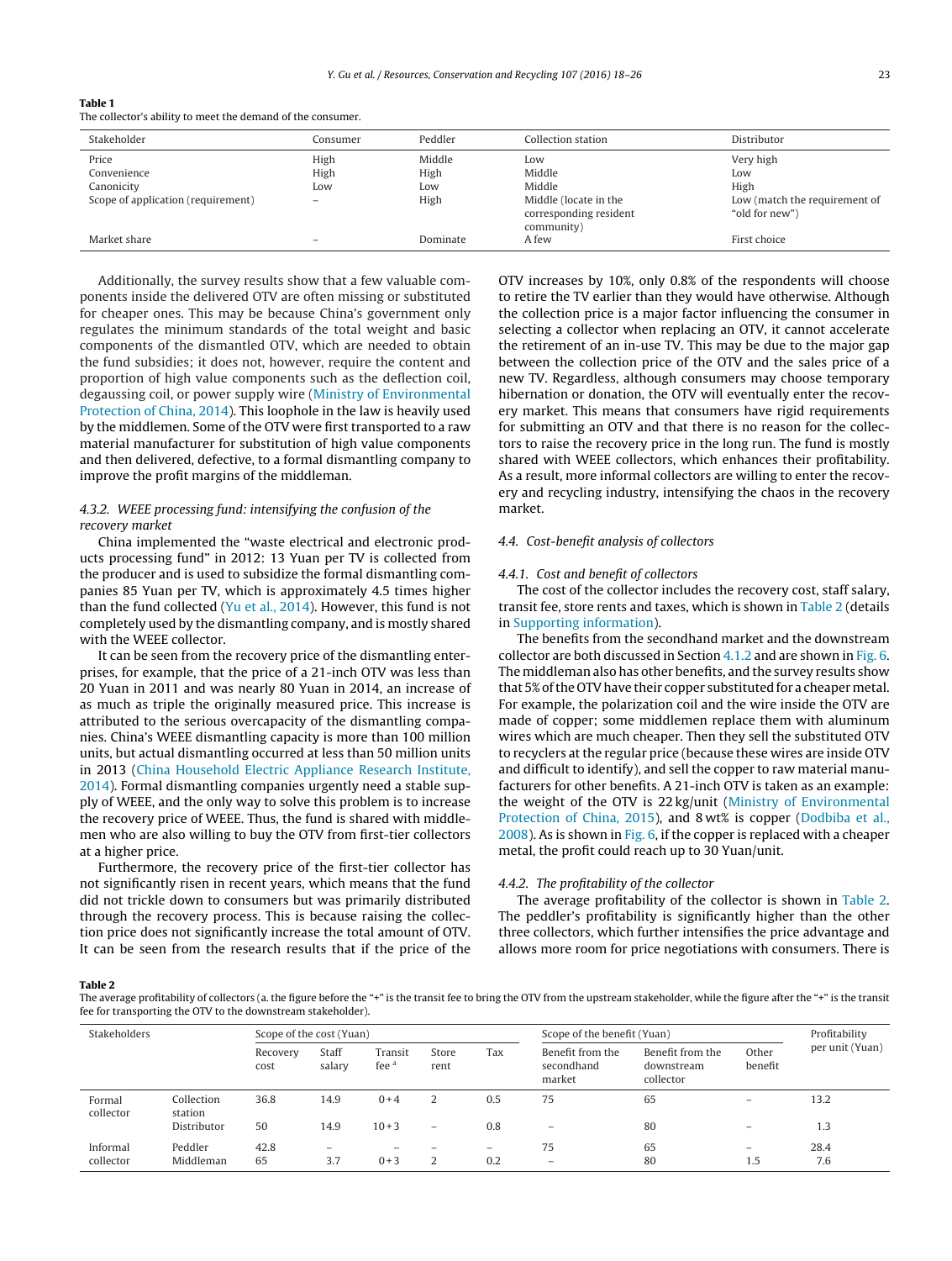<span id="page-6-0"></span>

**Fig. 6.** Cost flow analysis of the OTV recovery process in Beijing.

also some profit for the collection station, although its competition ability is obviously lower than that of the peddler. The profit of the middleman is lower than that of the peddler and the collection station, however, the quantity of the recovered OTV is higher, which improves the total margins. For the distributor, the profit is only 1.3 Yuan/unit, which dramatically reduces one's enthusiasm for recovery.

### 4.5. Public policy to improve the regulation of OTV recovery

It is difficult to develop the regulated recovery market while relying on China's current WEEE processing fund. In order to squeeze informal collectors out of the recovery market, it is suggested that the government make full use of the existing collection stations and main collection companies to replace informal peddlers and middlemen because of the correspondence effects of the two groups. Price, convenience and canonicity are the three main influential factors behind a consumer's choice of collector, while profit is the only goal of the collector. And the formal recovery market can be stabilized only when the demands of the two stakeholders (consumers and collectors) have been simultaneously met.

A new subsidy rule of the WEEE processing fund is employed to promote the profitability of formal collectors. As shown in [Fig.](#page-7-0) 7, in addition to the current fund system, an extra 40 Yuan fund could be charged by the government when consumers buy a new TV. If we assume that the lifespan of the TV is six years and that the fund has an average yearly appreciation rate of 2%, then the fund will increase to more than 45 Yuan over the lifetime of the TV. A recycling coupon is needed, which refers to that in Japan ([Panasonic](#page-8-0) [Eco](#page-8-0) [Technology](#page-8-0) [Center,](#page-8-0) [2001\).](#page-8-0) When the OTV is transferred from a collection station to a main collection company and further to a dismantling company, each collector should stamp the coupon with his/her official seal to prove that the OTV was recovered by him/her. Only when the coupon, stamped by the formal collectors, is aggregated to the dismantling company and handed over to the WEEE processing fund center will the subsidies of 40 Yuan, 5 Yuan, and 85 Yuan be distributed to the collection station, the main collection company, and the dismantling company, respectively.

Converse derivation is used to explain the reason why the fund system could achieve a formal recovery system. The main collection companies are willing to recover the OTV if the same profit (7.8 Yuan) as that of the informal middleman could be achieved. As shown in [Fig.](#page-7-0) 7, less than 68 Yuan can be paid as the upstream

recovery price from the first-tier collector. Calculated by the same method, the collection station could pay less than 72 Yuan to the consumer for the OTV. Compared with the maximum acceptable price (71 Yuan) of the peddler, there is a greater price advantage for the collection station. Furthermore, although the informal middleman could pay a higher price than the main collection company to the collection station, if the collection station selects the middleman, they will lose the 40 Yuan subsidy, which will make the collection station unprofitable. The same reason is also appropriate for the backyard recycler. Therefore, the new subsidy can promote the profit of formal collectors and squeeze informal collectors out of the market.

However, although the price and canonicity factors can be achieved by the fund, convenience is also a key factor in the consumer selection of collectors. China is promoting the establishment of community service facilities, and the goal of their coverage is set at 90% of all communities in 2015. As a key development task of the service facility, the collection station will dramatically improve its convenience. Furthermore, with the development of the internet and the mobile internet, online booking services are becoming a new but fast-growing way to recover WEEE. For example, the YiFeiBao that has been tried relies on the application platforms of mobile phones; the web-based [Gome](#page-8-0) shopping mall and Baidu online recovery station are also providing convenient services.Kahhat et al. also proposed the building of an e-Market for returned deposit, which is enabled by a radio-frequency identification device placed in the EEE to track information, monetary and product flows. If this vision can be implemented, WEEE will be recovered conveniently ([Kahhat](#page-8-0) et [al.,](#page-8-0) [2008\).](#page-8-0) The collection station is bound to be eventually integrated into the network platform. Consumers could then get their community services in the shortest amount of time without leaving their homes. Therefore, the consumer is likely to be willing to select the formal collection station in the near future.

Overall, the key reason why the fund could contribute to the development of formal collectors is that the consumer unity of money in different markets is unequal. The 40 Yuan collected from the consumer is only 1% of the TV price. However, when the fund is transferred to the recovery process, it almost doubles the recovery price of the collection station. Therefore, the new subsidy rules could deliver the fund from a less-sensitive market to a moresensitive one, which improves consumer utility. Additionally, as seen from the cost flow of the OTV, the recovery price of the collection station increases by approximately 35 Yuan, which means that the actual cost that the consumers paid to the fund center is only 5 Yuan.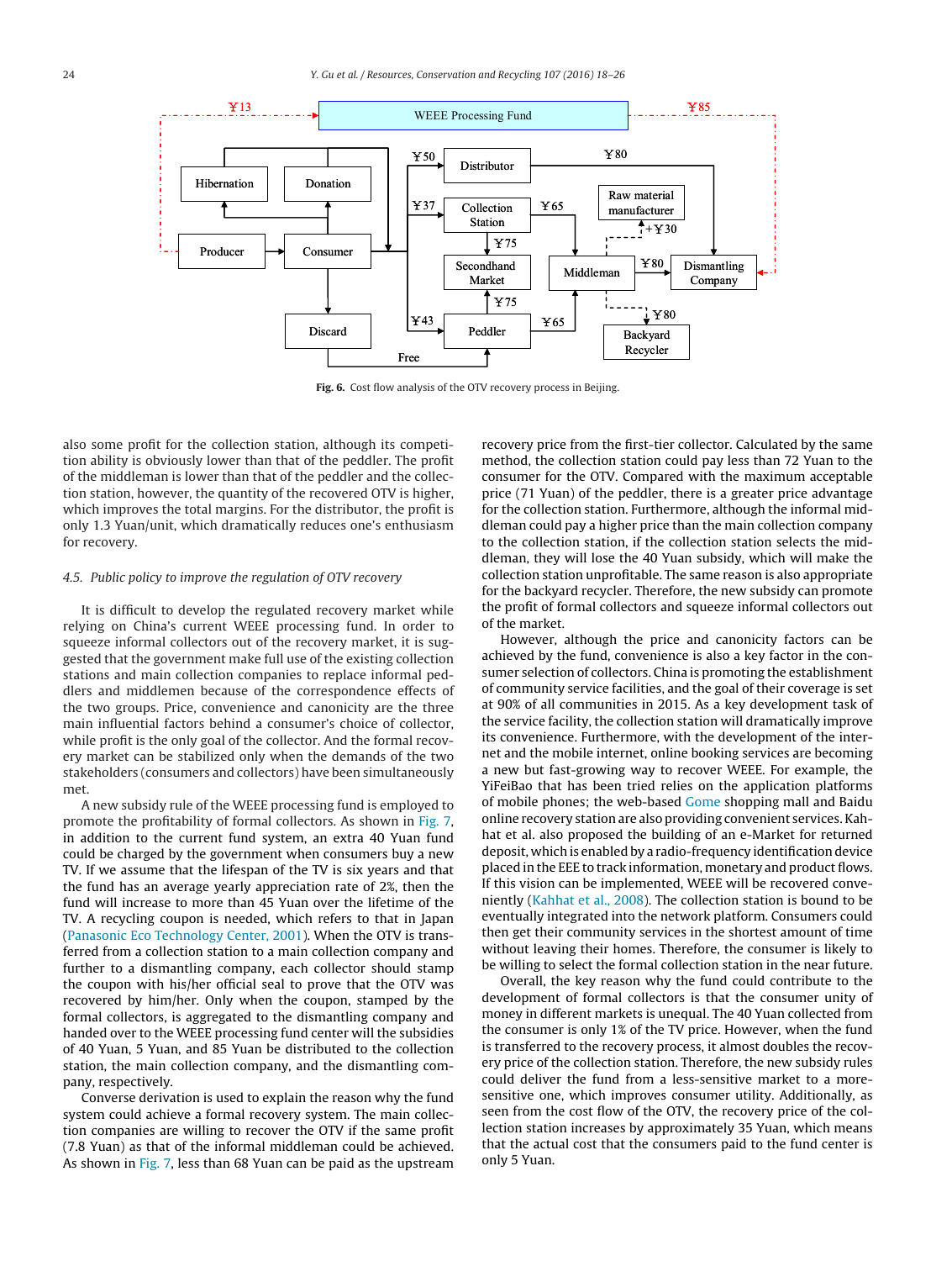<span id="page-7-0"></span>

**Fig. 7.** The new subsidy rules of the WEEE processing fund.

#### **5. Conclusion**

Price, convenience and canonicity will affect the motivation of consumers when selecting a collector and the first two play leading roles. Distributors can provide the highest recovery price, but the scope of application is too narrow to fit all consumers. The remaining market share is dominated by peddlers, who provide a higher recovery price and more convenience.

Unlike the diversity demand of the consumers, profitability is the only goal for the collectors. The stable cooperation among tiertwo collectors is formed by their profit-driven motivation. The secondhand market can expand the profits of the first-tier collectors, while the remaining OTV, which cannot be reused, is delivered to the middleman, ensuring that the first-tier collectors are not menaced from the "rear".

The informal backyard recycler limits the monopoly power of dismantling companies, thereby increasing the middleman's bargaining power. Meanwhile, the fund is mostly shared with the WEEE collectors, owing to the serious overcapacity of the dismantling companies and consumers' rigid requirements to submit OTV. Therefore, the existing fund system improved informal collectors' profitability, intensifying the chaos in the recovery market.

A multi-agent cost-benefit analysis is built to calculate collectors' profitability. The peddler's is significantly higher than the other three, which further intensifies their price advantage. The quantity of the OTV recovered by middlemen is higher, therefore improving the total margin. The distributor's profit is only 1.3 Yuan/unit, which reduces the enthusiasm for recovery. Then, a new fund system is built to improve the regulation of OTV recovery. In order to make the formal collection station and the main collection company work, we suggest that the government charges an extra 40 Yuan fund when consumers buy new TVs and distribute it to formal collectors in order to exclude the informal collectors.

# **Acknowledgments**

The authors gratefully acknowledge the financial support from Beijing Nova Program, National Natural Science Foundation of China (No. 21306004), Academician Workstation in Yunnan Province, and Interdisciplinary Beijing Municipal Key Discipline, "Resources, Environment and Recycling Economy" Project (033000541214001).

# **Appendix A. Supplementary data**

Supplementary data associated with this article can be found, inthe online version, at[http://dx.doi.org/10.1016/j.resconrec.2015.](http://dx.doi.org/10.1016/j.resconrec.2015.12.004) [12.004](http://dx.doi.org/10.1016/j.resconrec.2015.12.004).

# **References**

Adama, O., 2012. [Urban](http://refhub.elsevier.com/S0921-3449(15)30151-8/sbref0005) [livelihoods](http://refhub.elsevier.com/S0921-3449(15)30151-8/sbref0005) [and](http://refhub.elsevier.com/S0921-3449(15)30151-8/sbref0005) [social](http://refhub.elsevier.com/S0921-3449(15)30151-8/sbref0005) [networks:](http://refhub.elsevier.com/S0921-3449(15)30151-8/sbref0005) [emerging](http://refhub.elsevier.com/S0921-3449(15)30151-8/sbref0005) [relations](http://refhub.elsevier.com/S0921-3449(15)30151-8/sbref0005) [in](http://refhub.elsevier.com/S0921-3449(15)30151-8/sbref0005) [informal](http://refhub.elsevier.com/S0921-3449(15)30151-8/sbref0005) [recycling](http://refhub.elsevier.com/S0921-3449(15)30151-8/sbref0005) [in](http://refhub.elsevier.com/S0921-3449(15)30151-8/sbref0005) [Kaduna,](http://refhub.elsevier.com/S0921-3449(15)30151-8/sbref0005) [Nigeria.](http://refhub.elsevier.com/S0921-3449(15)30151-8/sbref0005) [Urban](http://refhub.elsevier.com/S0921-3449(15)30151-8/sbref0005) [Forum](http://refhub.elsevier.com/S0921-3449(15)30151-8/sbref0005) [23,](http://refhub.elsevier.com/S0921-3449(15)30151-8/sbref0005) [449–466.](http://refhub.elsevier.com/S0921-3449(15)30151-8/sbref0005)

- Aizawa, H., Yoshida, H., Sakai, S., 2008. [Current](http://refhub.elsevier.com/S0921-3449(15)30151-8/sbref0010) [results](http://refhub.elsevier.com/S0921-3449(15)30151-8/sbref0010) [and](http://refhub.elsevier.com/S0921-3449(15)30151-8/sbref0010) [future](http://refhub.elsevier.com/S0921-3449(15)30151-8/sbref0010) [perspectives](http://refhub.elsevier.com/S0921-3449(15)30151-8/sbref0010) [for](http://refhub.elsevier.com/S0921-3449(15)30151-8/sbref0010) [Japanese](http://refhub.elsevier.com/S0921-3449(15)30151-8/sbref0010) [recycling](http://refhub.elsevier.com/S0921-3449(15)30151-8/sbref0010) [of](http://refhub.elsevier.com/S0921-3449(15)30151-8/sbref0010) [home](http://refhub.elsevier.com/S0921-3449(15)30151-8/sbref0010) [electrical](http://refhub.elsevier.com/S0921-3449(15)30151-8/sbref0010) [appliances.](http://refhub.elsevier.com/S0921-3449(15)30151-8/sbref0010) [Resour.](http://refhub.elsevier.com/S0921-3449(15)30151-8/sbref0010) [Conserv.](http://refhub.elsevier.com/S0921-3449(15)30151-8/sbref0010) [Recycl.](http://refhub.elsevier.com/S0921-3449(15)30151-8/sbref0010) [52,](http://refhub.elsevier.com/S0921-3449(15)30151-8/sbref0010) [1399](http://refhub.elsevier.com/S0921-3449(15)30151-8/sbref0010)–[1410.](http://refhub.elsevier.com/S0921-3449(15)30151-8/sbref0010)
- Asim, M., Batool, S.A., Chaudhry, M.N., 2012. [Scavengers](http://refhub.elsevier.com/S0921-3449(15)30151-8/sbref0015) [and](http://refhub.elsevier.com/S0921-3449(15)30151-8/sbref0015) [their](http://refhub.elsevier.com/S0921-3449(15)30151-8/sbref0015) [role](http://refhub.elsevier.com/S0921-3449(15)30151-8/sbref0015) [in](http://refhub.elsevier.com/S0921-3449(15)30151-8/sbref0015) [the](http://refhub.elsevier.com/S0921-3449(15)30151-8/sbref0015) [recycling](http://refhub.elsevier.com/S0921-3449(15)30151-8/sbref0015) [of](http://refhub.elsevier.com/S0921-3449(15)30151-8/sbref0015) [waste](http://refhub.elsevier.com/S0921-3449(15)30151-8/sbref0015) [in](http://refhub.elsevier.com/S0921-3449(15)30151-8/sbref0015) [Southwestern](http://refhub.elsevier.com/S0921-3449(15)30151-8/sbref0015) [Lahore.](http://refhub.elsevier.com/S0921-3449(15)30151-8/sbref0015) [Resour.](http://refhub.elsevier.com/S0921-3449(15)30151-8/sbref0015) [Conserv.](http://refhub.elsevier.com/S0921-3449(15)30151-8/sbref0015) [Recycl.](http://refhub.elsevier.com/S0921-3449(15)30151-8/sbref0015) [58,](http://refhub.elsevier.com/S0921-3449(15)30151-8/sbref0015) [152](http://refhub.elsevier.com/S0921-3449(15)30151-8/sbref0015)–[162.](http://refhub.elsevier.com/S0921-3449(15)30151-8/sbref0015)
- Babbitt, C.W., Williams, E., Kahhat, R., 2011. [Institutional](http://refhub.elsevier.com/S0921-3449(15)30151-8/sbref0020) [disposition](http://refhub.elsevier.com/S0921-3449(15)30151-8/sbref0020) [and](http://refhub.elsevier.com/S0921-3449(15)30151-8/sbref0020) [management](http://refhub.elsevier.com/S0921-3449(15)30151-8/sbref0020) [of](http://refhub.elsevier.com/S0921-3449(15)30151-8/sbref0020) [end-of-life](http://refhub.elsevier.com/S0921-3449(15)30151-8/sbref0020) [electronics.](http://refhub.elsevier.com/S0921-3449(15)30151-8/sbref0020) [Environ.](http://refhub.elsevier.com/S0921-3449(15)30151-8/sbref0020) [Sci.](http://refhub.elsevier.com/S0921-3449(15)30151-8/sbref0020) [Technol.](http://refhub.elsevier.com/S0921-3449(15)30151-8/sbref0020) [45,](http://refhub.elsevier.com/S0921-3449(15)30151-8/sbref0020) [5366–5372.](http://refhub.elsevier.com/S0921-3449(15)30151-8/sbref0020)
- Beijing Municipal Commission of Commerce, 2006. Implementation Opinions on Promoting the Renewable Resource Recycling Industry in Beijing, [http://www.](http://www.bjmbc.gov.cn/download/ad/1069516645.doc) [bjmbc.gov.cn/download/ad/1069516645.doc](http://www.bjmbc.gov.cn/download/ad/1069516645.doc) (accessed 16.10.14).
- Beijing Statistical Bureau, 2014. Beijing Statistical Yearbook in 2014, [http://www.](http://www.bjstats.gov.cn/nj/main/2014-tjnj/CH/index.htm) [bjstats.gov.cn/nj/main/2014-tjnj/CH/index.htm](http://www.bjstats.gov.cn/nj/main/2014-tjnj/CH/index.htm) (accessed 02.04.15).
- Breivik, K., Armitage, J.M., Wania, F., Jones, K.C., 2014. [Tracking](http://refhub.elsevier.com/S0921-3449(15)30151-8/sbref0035) [the](http://refhub.elsevier.com/S0921-3449(15)30151-8/sbref0035) [global](http://refhub.elsevier.com/S0921-3449(15)30151-8/sbref0035) [generation](http://refhub.elsevier.com/S0921-3449(15)30151-8/sbref0035) [and](http://refhub.elsevier.com/S0921-3449(15)30151-8/sbref0035) [exports](http://refhub.elsevier.com/S0921-3449(15)30151-8/sbref0035) [of](http://refhub.elsevier.com/S0921-3449(15)30151-8/sbref0035) [e-waste,](http://refhub.elsevier.com/S0921-3449(15)30151-8/sbref0035) [do](http://refhub.elsevier.com/S0921-3449(15)30151-8/sbref0035) [existing](http://refhub.elsevier.com/S0921-3449(15)30151-8/sbref0035) [estimates](http://refhub.elsevier.com/S0921-3449(15)30151-8/sbref0035) [add](http://refhub.elsevier.com/S0921-3449(15)30151-8/sbref0035) [up?](http://refhub.elsevier.com/S0921-3449(15)30151-8/sbref0035) [Environ.](http://refhub.elsevier.com/S0921-3449(15)30151-8/sbref0035) [Sci.](http://refhub.elsevier.com/S0921-3449(15)30151-8/sbref0035) [Technol.](http://refhub.elsevier.com/S0921-3449(15)30151-8/sbref0035) [48,](http://refhub.elsevier.com/S0921-3449(15)30151-8/sbref0035) [8735](http://refhub.elsevier.com/S0921-3449(15)30151-8/sbref0035)–[8743.](http://refhub.elsevier.com/S0921-3449(15)30151-8/sbref0035)
- Chan, J.K.Y., Wong, M.H., 2013. [A](http://refhub.elsevier.com/S0921-3449(15)30151-8/sbref0040) [review](http://refhub.elsevier.com/S0921-3449(15)30151-8/sbref0040) [of](http://refhub.elsevier.com/S0921-3449(15)30151-8/sbref0040) [environmental](http://refhub.elsevier.com/S0921-3449(15)30151-8/sbref0040) [fate,](http://refhub.elsevier.com/S0921-3449(15)30151-8/sbref0040) [body](http://refhub.elsevier.com/S0921-3449(15)30151-8/sbref0040) [burdens,](http://refhub.elsevier.com/S0921-3449(15)30151-8/sbref0040) [and](http://refhub.elsevier.com/S0921-3449(15)30151-8/sbref0040) [human](http://refhub.elsevier.com/S0921-3449(15)30151-8/sbref0040) [health](http://refhub.elsevier.com/S0921-3449(15)30151-8/sbref0040) [risk](http://refhub.elsevier.com/S0921-3449(15)30151-8/sbref0040) [assessment](http://refhub.elsevier.com/S0921-3449(15)30151-8/sbref0040) [of](http://refhub.elsevier.com/S0921-3449(15)30151-8/sbref0040) [PCDD/Fs](http://refhub.elsevier.com/S0921-3449(15)30151-8/sbref0040) [at](http://refhub.elsevier.com/S0921-3449(15)30151-8/sbref0040) [two](http://refhub.elsevier.com/S0921-3449(15)30151-8/sbref0040) [typical](http://refhub.elsevier.com/S0921-3449(15)30151-8/sbref0040) [electronic](http://refhub.elsevier.com/S0921-3449(15)30151-8/sbref0040) [waste](http://refhub.elsevier.com/S0921-3449(15)30151-8/sbref0040) [recycling](http://refhub.elsevier.com/S0921-3449(15)30151-8/sbref0040) [sites](http://refhub.elsevier.com/S0921-3449(15)30151-8/sbref0040) [in](http://refhub.elsevier.com/S0921-3449(15)30151-8/sbref0040) [China.](http://refhub.elsevier.com/S0921-3449(15)30151-8/sbref0040) [Sci.](http://refhub.elsevier.com/S0921-3449(15)30151-8/sbref0040) [Total](http://refhub.elsevier.com/S0921-3449(15)30151-8/sbref0040) [Environ.](http://refhub.elsevier.com/S0921-3449(15)30151-8/sbref0040) [463–464,](http://refhub.elsevier.com/S0921-3449(15)30151-8/sbref0040) [1111–1123.](http://refhub.elsevier.com/S0921-3449(15)30151-8/sbref0040)
- Chi, X., Streicher-Porte, M., Wang, M.Y.L., Reuter, M.A., 2011. [Informal](http://refhub.elsevier.com/S0921-3449(15)30151-8/sbref0045) [electronic](http://refhub.elsevier.com/S0921-3449(15)30151-8/sbref0045) [waste](http://refhub.elsevier.com/S0921-3449(15)30151-8/sbref0045) [recycling:](http://refhub.elsevier.com/S0921-3449(15)30151-8/sbref0045) [a](http://refhub.elsevier.com/S0921-3449(15)30151-8/sbref0045) [sector](http://refhub.elsevier.com/S0921-3449(15)30151-8/sbref0045) [review](http://refhub.elsevier.com/S0921-3449(15)30151-8/sbref0045) [with](http://refhub.elsevier.com/S0921-3449(15)30151-8/sbref0045) [special](http://refhub.elsevier.com/S0921-3449(15)30151-8/sbref0045) [focus](http://refhub.elsevier.com/S0921-3449(15)30151-8/sbref0045) [on](http://refhub.elsevier.com/S0921-3449(15)30151-8/sbref0045) [China.](http://refhub.elsevier.com/S0921-3449(15)30151-8/sbref0045) [Waste](http://refhub.elsevier.com/S0921-3449(15)30151-8/sbref0045) [Manag.](http://refhub.elsevier.com/S0921-3449(15)30151-8/sbref0045) [31,](http://refhub.elsevier.com/S0921-3449(15)30151-8/sbref0045) [731–742.](http://refhub.elsevier.com/S0921-3449(15)30151-8/sbref0045)
- China Household Electric Appliance Research Institute, 2014. White Paper on WEEE Recycling Industry in China, [http://upload.cheaa.com/2014/0528/](http://upload.cheaa.com/2014/0528/1401244112709.pdf) [1401244112709.pdf](http://upload.cheaa.com/2014/0528/1401244112709.pdf) (accessed 01.06.15).
- China Ministry of Commerce, 2014. Industry Development Report of Recycled Resources of China, [http://images.mofcom.gov.cn/ltfzs/201406/](http://images.mofcom.gov.cn/ltfzs/201406/20140618113317258.pdf) [20140618113317258.pdf](http://images.mofcom.gov.cn/ltfzs/201406/20140618113317258.pdf) (accessed 10.02.15).

China National Resources Recycling Association, 2014–2015. [Industry](http://refhub.elsevier.com/S0921-3449(15)30151-8/sbref0060) [Development](http://refhub.elsevier.com/S0921-3449(15)30151-8/sbref0060) [Report](http://refhub.elsevier.com/S0921-3449(15)30151-8/sbref0060) [of](http://refhub.elsevier.com/S0921-3449(15)30151-8/sbref0060) [Recycled](http://refhub.elsevier.com/S0921-3449(15)30151-8/sbref0060) [Resources](http://refhub.elsevier.com/S0921-3449(15)30151-8/sbref0060) [of](http://refhub.elsevier.com/S0921-3449(15)30151-8/sbref0060) [China.](http://refhub.elsevier.com/S0921-3449(15)30151-8/sbref0060) [China](http://refhub.elsevier.com/S0921-3449(15)30151-8/sbref0060) [Fortune](http://refhub.elsevier.com/S0921-3449(15)30151-8/sbref0060) [Press.](http://refhub.elsevier.com/S0921-3449(15)30151-8/sbref0060)

- Chung, S., Lau, K., Zhang, C., 2011. [Generation](http://refhub.elsevier.com/S0921-3449(15)30151-8/sbref0065) [of](http://refhub.elsevier.com/S0921-3449(15)30151-8/sbref0065) [and](http://refhub.elsevier.com/S0921-3449(15)30151-8/sbref0065) [control](http://refhub.elsevier.com/S0921-3449(15)30151-8/sbref0065) [measures](http://refhub.elsevier.com/S0921-3449(15)30151-8/sbref0065) [for](http://refhub.elsevier.com/S0921-3449(15)30151-8/sbref0065) [e-waste](http://refhub.elsevier.com/S0921-3449(15)30151-8/sbref0065) [in](http://refhub.elsevier.com/S0921-3449(15)30151-8/sbref0065) [Hong](http://refhub.elsevier.com/S0921-3449(15)30151-8/sbref0065) [Kong.](http://refhub.elsevier.com/S0921-3449(15)30151-8/sbref0065) [Waste](http://refhub.elsevier.com/S0921-3449(15)30151-8/sbref0065) [Manag.](http://refhub.elsevier.com/S0921-3449(15)30151-8/sbref0065) [31,](http://refhub.elsevier.com/S0921-3449(15)30151-8/sbref0065) [544–554.](http://refhub.elsevier.com/S0921-3449(15)30151-8/sbref0065)
- Chung, S., Zhang, C., 2011. [An](http://refhub.elsevier.com/S0921-3449(15)30151-8/sbref0070) [evaluation](http://refhub.elsevier.com/S0921-3449(15)30151-8/sbref0070) [of](http://refhub.elsevier.com/S0921-3449(15)30151-8/sbref0070) [legislative](http://refhub.elsevier.com/S0921-3449(15)30151-8/sbref0070) [measures](http://refhub.elsevier.com/S0921-3449(15)30151-8/sbref0070) [on](http://refhub.elsevier.com/S0921-3449(15)30151-8/sbref0070) [electrical](http://refhub.elsevier.com/S0921-3449(15)30151-8/sbref0070) [and](http://refhub.elsevier.com/S0921-3449(15)30151-8/sbref0070) [electronic](http://refhub.elsevier.com/S0921-3449(15)30151-8/sbref0070) [waste](http://refhub.elsevier.com/S0921-3449(15)30151-8/sbref0070) [in](http://refhub.elsevier.com/S0921-3449(15)30151-8/sbref0070) [the](http://refhub.elsevier.com/S0921-3449(15)30151-8/sbref0070) [People's](http://refhub.elsevier.com/S0921-3449(15)30151-8/sbref0070) [Republic](http://refhub.elsevier.com/S0921-3449(15)30151-8/sbref0070) [of](http://refhub.elsevier.com/S0921-3449(15)30151-8/sbref0070) [China.](http://refhub.elsevier.com/S0921-3449(15)30151-8/sbref0070) [Waste](http://refhub.elsevier.com/S0921-3449(15)30151-8/sbref0070) [Manag.](http://refhub.elsevier.com/S0921-3449(15)30151-8/sbref0070) [31,](http://refhub.elsevier.com/S0921-3449(15)30151-8/sbref0070) [2638](http://refhub.elsevier.com/S0921-3449(15)30151-8/sbref0070)–[2646.](http://refhub.elsevier.com/S0921-3449(15)30151-8/sbref0070)
- Coalition, T.B.A.N., 2002. [Exporting](http://refhub.elsevier.com/S0921-3449(15)30151-8/sbref0075) [Harm:](http://refhub.elsevier.com/S0921-3449(15)30151-8/sbref0075) [The](http://refhub.elsevier.com/S0921-3449(15)30151-8/sbref0075) [High-Tech](http://refhub.elsevier.com/S0921-3449(15)30151-8/sbref0075) [Trashing](http://refhub.elsevier.com/S0921-3449(15)30151-8/sbref0075) [of](http://refhub.elsevier.com/S0921-3449(15)30151-8/sbref0075) [Asia.](http://refhub.elsevier.com/S0921-3449(15)30151-8/sbref0075) [The](http://refhub.elsevier.com/S0921-3449(15)30151-8/sbref0075) [Basel](http://refhub.elsevier.com/S0921-3449(15)30151-8/sbref0075) [Action](http://refhub.elsevier.com/S0921-3449(15)30151-8/sbref0075) [Network](http://refhub.elsevier.com/S0921-3449(15)30151-8/sbref0075) [and](http://refhub.elsevier.com/S0921-3449(15)30151-8/sbref0075) [Silicon](http://refhub.elsevier.com/S0921-3449(15)30151-8/sbref0075) [Valley](http://refhub.elsevier.com/S0921-3449(15)30151-8/sbref0075) [Toxic](http://refhub.elsevier.com/S0921-3449(15)30151-8/sbref0075) [Coalition.](http://refhub.elsevier.com/S0921-3449(15)30151-8/sbref0075)
- Dodbiba, G., Takahashi, K., Sadaki, J., Fujita, T., 2008. [The](http://refhub.elsevier.com/S0921-3449(15)30151-8/sbref0080) [recycling](http://refhub.elsevier.com/S0921-3449(15)30151-8/sbref0080) [of](http://refhub.elsevier.com/S0921-3449(15)30151-8/sbref0080) [plastic](http://refhub.elsevier.com/S0921-3449(15)30151-8/sbref0080) [wastes](http://refhub.elsevier.com/S0921-3449(15)30151-8/sbref0080) [from](http://refhub.elsevier.com/S0921-3449(15)30151-8/sbref0080) [discarded](http://refhub.elsevier.com/S0921-3449(15)30151-8/sbref0080) [TV](http://refhub.elsevier.com/S0921-3449(15)30151-8/sbref0080) [sets:](http://refhub.elsevier.com/S0921-3449(15)30151-8/sbref0080) [comparing](http://refhub.elsevier.com/S0921-3449(15)30151-8/sbref0080) [energy](http://refhub.elsevier.com/S0921-3449(15)30151-8/sbref0080) [recovery](http://refhub.elsevier.com/S0921-3449(15)30151-8/sbref0080) [with](http://refhub.elsevier.com/S0921-3449(15)30151-8/sbref0080) [mechanical](http://refhub.elsevier.com/S0921-3449(15)30151-8/sbref0080) [recycling](http://refhub.elsevier.com/S0921-3449(15)30151-8/sbref0080) [in](http://refhub.elsevier.com/S0921-3449(15)30151-8/sbref0080) [the](http://refhub.elsevier.com/S0921-3449(15)30151-8/sbref0080) [context](http://refhub.elsevier.com/S0921-3449(15)30151-8/sbref0080) [of](http://refhub.elsevier.com/S0921-3449(15)30151-8/sbref0080) [life](http://refhub.elsevier.com/S0921-3449(15)30151-8/sbref0080) [cycle](http://refhub.elsevier.com/S0921-3449(15)30151-8/sbref0080) [assessment.](http://refhub.elsevier.com/S0921-3449(15)30151-8/sbref0080) [J.](http://refhub.elsevier.com/S0921-3449(15)30151-8/sbref0080) [Clean.](http://refhub.elsevier.com/S0921-3449(15)30151-8/sbref0080) [Prod.](http://refhub.elsevier.com/S0921-3449(15)30151-8/sbref0080) [16,](http://refhub.elsevier.com/S0921-3449(15)30151-8/sbref0080) [458–470.](http://refhub.elsevier.com/S0921-3449(15)30151-8/sbref0080)
- European Union, 2011. [Directive](http://refhub.elsevier.com/S0921-3449(15)30151-8/sbref0085) [2011/65/EU](http://refhub.elsevier.com/S0921-3449(15)30151-8/sbref0085) [of](http://refhub.elsevier.com/S0921-3449(15)30151-8/sbref0085) [the](http://refhub.elsevier.com/S0921-3449(15)30151-8/sbref0085) [European](http://refhub.elsevier.com/S0921-3449(15)30151-8/sbref0085) [Parliament](http://refhub.elsevier.com/S0921-3449(15)30151-8/sbref0085) [and](http://refhub.elsevier.com/S0921-3449(15)30151-8/sbref0085) [of](http://refhub.elsevier.com/S0921-3449(15)30151-8/sbref0085) [the](http://refhub.elsevier.com/S0921-3449(15)30151-8/sbref0085) [Council](http://refhub.elsevier.com/S0921-3449(15)30151-8/sbref0085) [of](http://refhub.elsevier.com/S0921-3449(15)30151-8/sbref0085) [8](http://refhub.elsevier.com/S0921-3449(15)30151-8/sbref0085) [June](http://refhub.elsevier.com/S0921-3449(15)30151-8/sbref0085) [2011](http://refhub.elsevier.com/S0921-3449(15)30151-8/sbref0085) [on](http://refhub.elsevier.com/S0921-3449(15)30151-8/sbref0085) [the](http://refhub.elsevier.com/S0921-3449(15)30151-8/sbref0085) [Restriction](http://refhub.elsevier.com/S0921-3449(15)30151-8/sbref0085) [of](http://refhub.elsevier.com/S0921-3449(15)30151-8/sbref0085) [the](http://refhub.elsevier.com/S0921-3449(15)30151-8/sbref0085) [Use](http://refhub.elsevier.com/S0921-3449(15)30151-8/sbref0085) [of](http://refhub.elsevier.com/S0921-3449(15)30151-8/sbref0085) [Certain](http://refhub.elsevier.com/S0921-3449(15)30151-8/sbref0085) [Hazardous](http://refhub.elsevier.com/S0921-3449(15)30151-8/sbref0085) [Substances](http://refhub.elsevier.com/S0921-3449(15)30151-8/sbref0085) [in](http://refhub.elsevier.com/S0921-3449(15)30151-8/sbref0085) [Electrical](http://refhub.elsevier.com/S0921-3449(15)30151-8/sbref0085) [and](http://refhub.elsevier.com/S0921-3449(15)30151-8/sbref0085) [Electronic](http://refhub.elsevier.com/S0921-3449(15)30151-8/sbref0085) [Equipment.](http://refhub.elsevier.com/S0921-3449(15)30151-8/sbref0085)